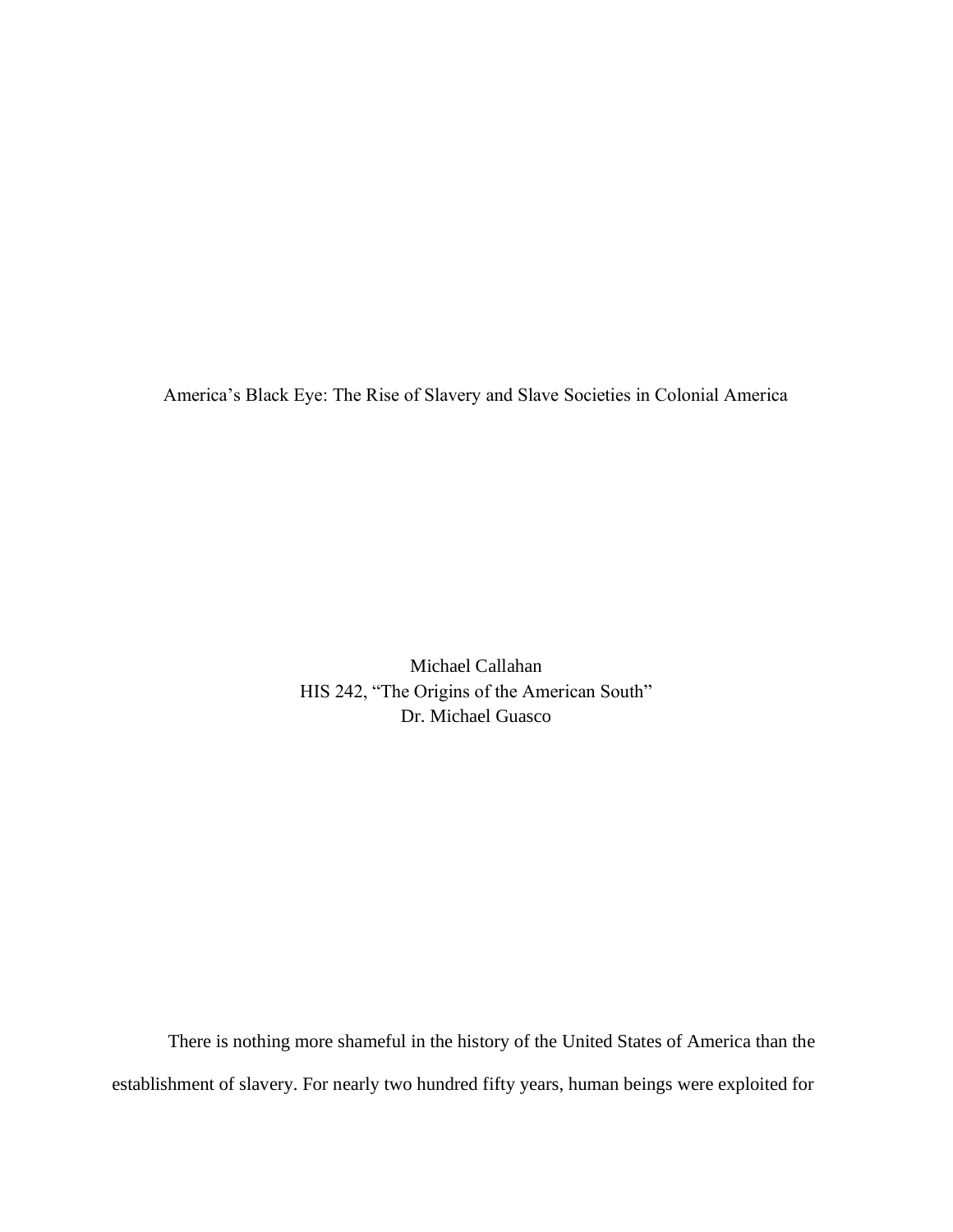labor with little care for their wellbeing, all based on skin color. Children were separated from parents and sold into lifetimes of servitude, men and women alike were savagely beaten, and entire societies were structured around the enslavement of others. In 1619, the first shipment of slaves to America arrived in Jamestown, Virginia. Therefore, one could argue that the institution of slavery was both started and was most notably exploited by the South. However, slavery was abused in all of the original thirteen colonies, and it is foolish to mark slavery as a Southern problem rather than an American problem.

Many historians have devoted their entire careers to examining slavery exclusively in the Chesapeake Bay, as the rise to slavery brings many questions along with it. Some of the most pertinent may include: "Why did the colonies move away from indentured servitude?" and "What was the reason slavery arose in the colonies in such large numbers?" as well as "What led to the development of slave societies and what constitutes one?" In order to properly examine slavery in the Chesapeake Bay, we must start at the beginning.

White indentured servants, while not oppressed due to their race, were largely used in the Southern colonies before African slavery became a staple of the economy.<sup>1</sup> Dr. Russell Menard, a professor of economic and social history at the University of Minnesota, contends in his paper "Making a Popular Slave Society in Colonial British America," that around the 1660s white Europeans had less of a draw to come to the new world as indentured servants. This was primarily due to the fact that the population was declining, causing wages to rise, leading to "…improved opportunities at home," and therefore no need for Englishmen to sell themselves into indentured servitude in order to cross the Atlantic to a dangerous new world.<sup>2</sup>

<sup>1</sup> Ran Abramitzky and Fabio Braggion, "Migration and Human Capital: Self-Selection of Indentured Servants to the Americas." *The Journal of Economic History* 66, vol 4 (December 2006): 882-905.

<sup>2</sup> Russell Menard, "Making a Popular Slave Society in Colonial British America," *Journal of Interdisciplinary History*, (Winter 2013): 378-379.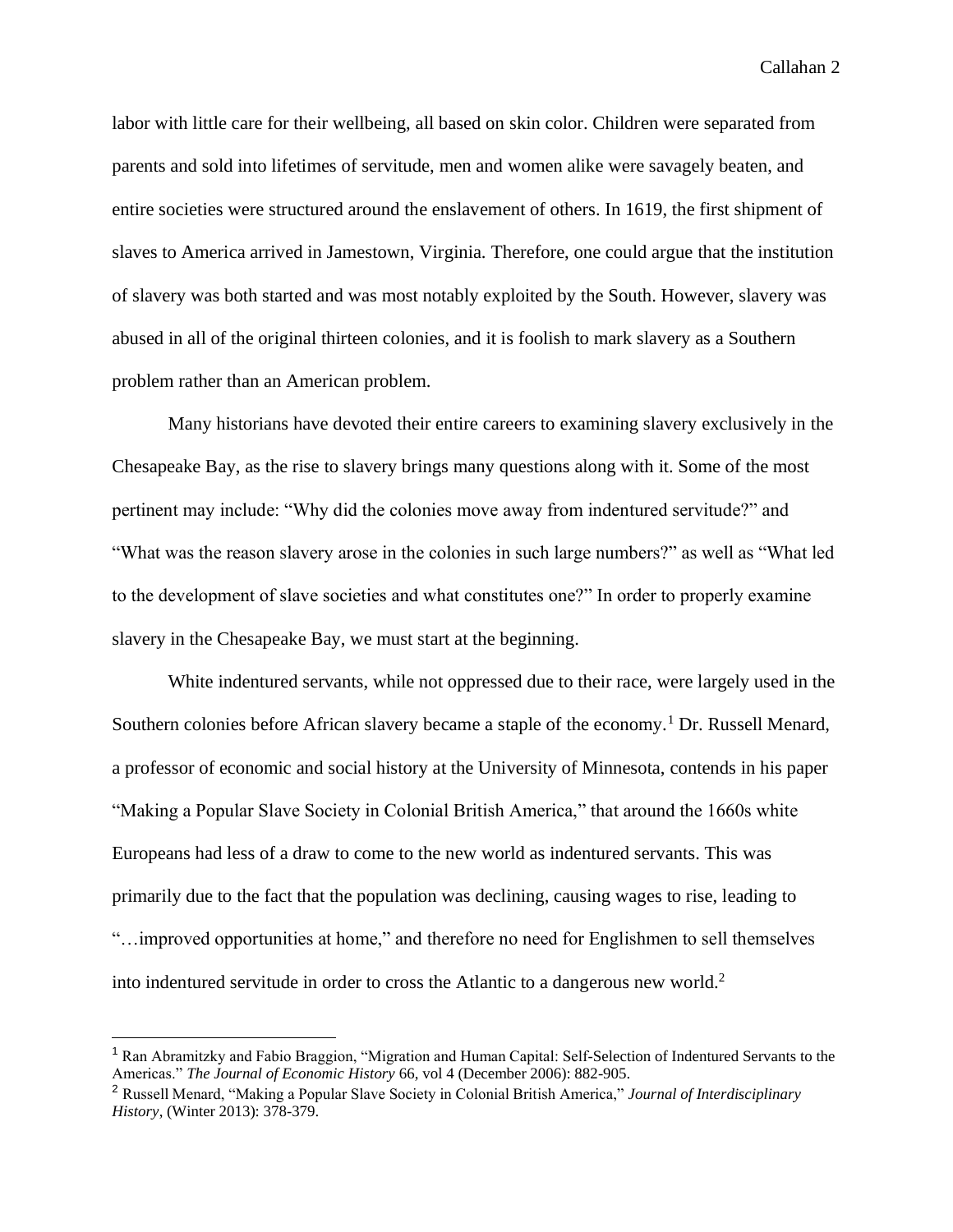Another scholar who supports the "labor market approach," as it's called, is Dr. John C. Coombs. Coombs, a professor of History at Hampden-Sydney College, argues that slavery did not arise because of the preference of slaves over indentured servants, but because the "…decline in the traditional labor supply forced planters to recruit laborers from new sources."<sup>3</sup> In other words, since indentured servitude was now a scarcity, the next logical step in the mind of wealthy elites was to look for the further expansion of the slave market; the slave market had already been active in the colonies for forty years, just in a much smaller scope than we generally conceptualize. Therefore, we can assume that the end of indentured servitude was what directly led to the rise of mass slave exploitation. However, was slavery simply an answer to an economic problem? There was an estimated forty-two trillion dollars made off the practice of slavery in the United States; was the pursuit of profit the reason why slavery was so largely exploited or was there something else that allowed slavery to be implemented as a cornerstone of the American culture before this?<sup>4</sup>

The practice of slavery brought economic gain to the colonies that exploited them. However, slaves that were exploited for economic profitability were not the only reason slavery arose in the Chesapeake Bay and spread throughout the early colonies. As mentioned above, both Menard and Coombs are proponents of the "labor market approach." The labor market approach is simply the belief that the main reason why the colonies transitioned to exploiting the system of slavery was for soley economic reasons. Menard even goes so far as to say that once the Royal African Company's monopoly over the slave trade expired, the price of a slave was exponentially cheaper. He states that Virginians responded to this by "buying more Africans."

<sup>3</sup> John C. Coombs, *Building "The Machine": The Development of Slavery and Slave Society in Early Colonial Virginia* (W&M Scholarworks, 2004), 69-71.

<sup>4</sup> Ann Marsh Daley, "Every Dollar Brought from the Earth: Money, Slavery, and Southern Gold Mining." *Journal of the Republic* 41, vol 4 (2021): 553-585.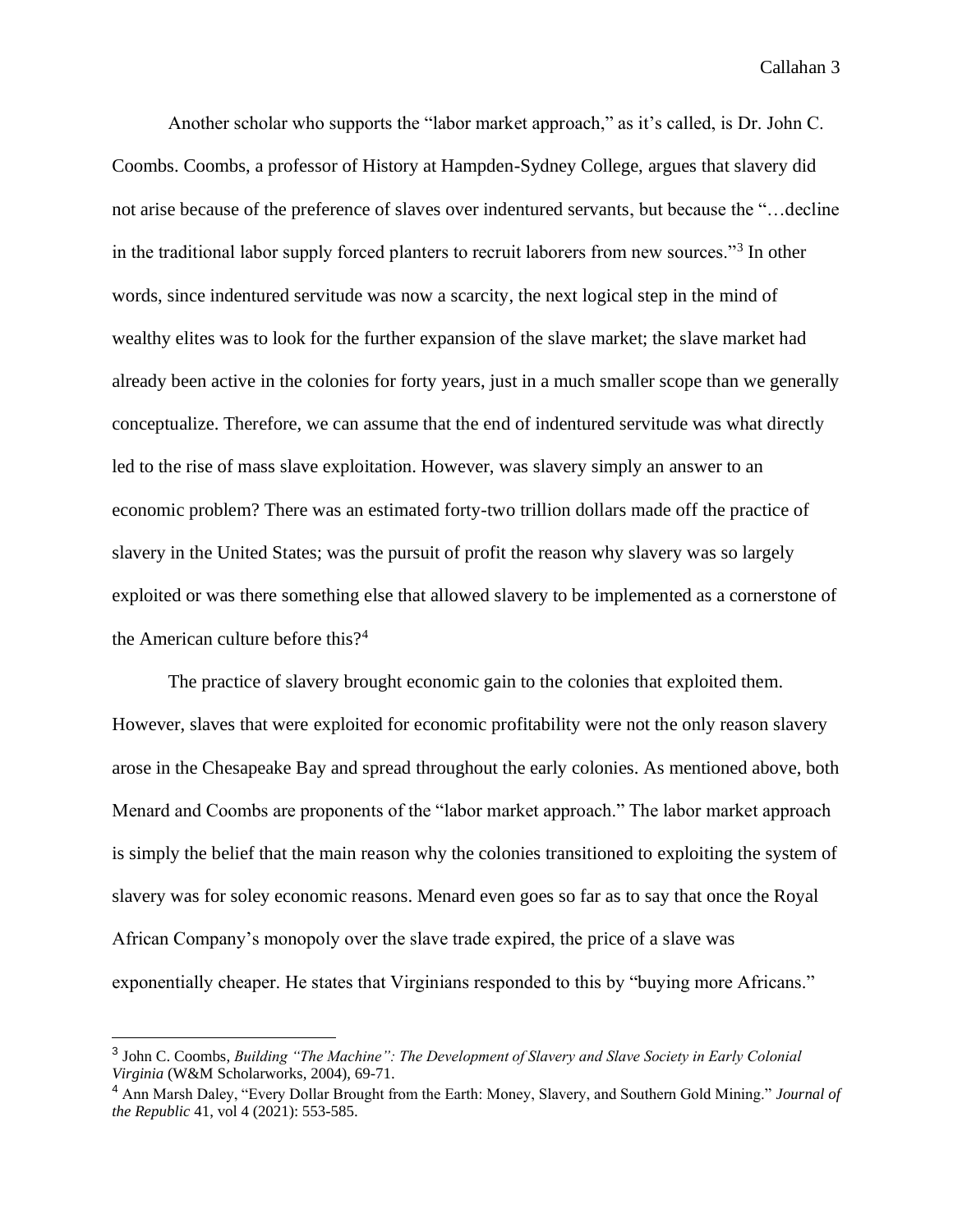The newfound cheap labor combined with the fall of indentured servitude led to "…slaves outnumbering servants in most regions of Virginia..." by the 1690s.<sup>5</sup> Hence, as soon as slaves became the more economically feasible option, there was a huge dramatic rise in its usage. By this definition, it appears that slavery was used purely as an economiclly viable answer to meet the demand for cheap labor. While this is the most universally accepted explanation for why slavery was rapidly adopted in such a short period of time, there are scholars who take a different approach to construe the roots of slavery in America.

Dr. Rebecca Anne Goetz, Associate Professor of History at New York University, contends that the rise of slavery was not originally perpetrated as a solution to an economic problem, but rather became widespread as a political tool used against not Africans, but Native Americans. In her article "The Nanziatticos and the Violence of the Archive: Land and Native Enslavement in Colonial Virginia," Goetz argues that beginning in the 1640s, twenty years before the widespread transition from indentured servants to African slaves, that Native prisoners who were seen as "combative" were "sold to other English colonies to prevent their returning to… their respective tribes."<sup>6</sup> The forcible removal of people from their tribes was the beginning of the systematic enslavement of Native Americans as not economic slaves, but political slaves. The political enslavement of Natives allowed for further colonial expansion without fear of being attacked by specific tribes. Goetz goes on to indicate that Native people forced into slavery were "thus not useful… for their labor," but rather as a "…mechanism for removal of inconvenient people and an assertion of control over convenient land."<sup>7</sup> Political enslavement was not for

<sup>5</sup> Menard, "Making a Popular Slave Society", 379.

<sup>6</sup> Rebecca Anne Goetz, "The Nanziatticos and the Violence of the Archive: Land and Native Enslavement in Colonial Virginia", *The Journal of Southern History* 85, vol. 1 (February 2019): 39.

<sup>7</sup> Goetz, "The Nanziatticos and the Violence of the Archive", 36-37.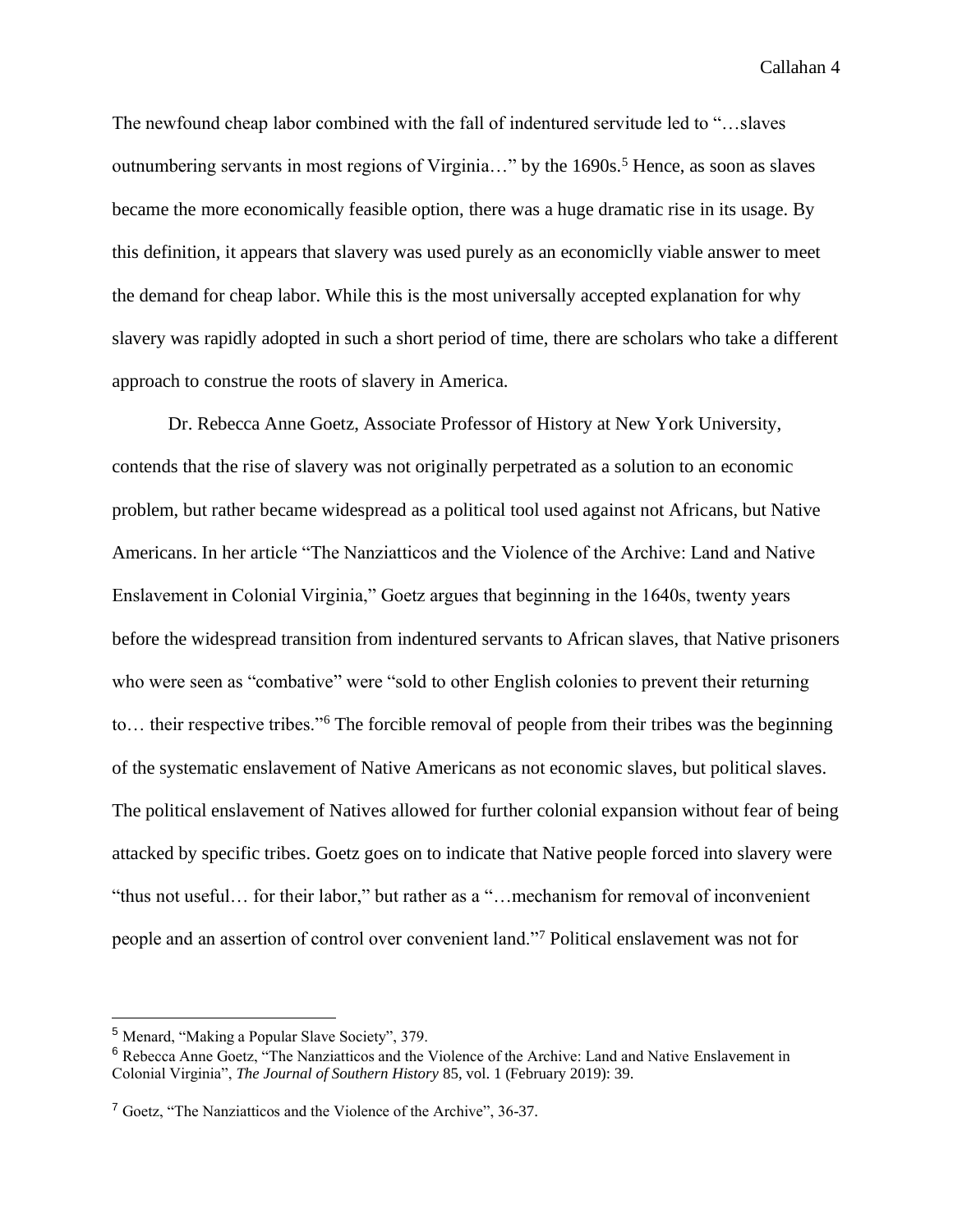economic gain, but rather was simply a means to achieve control. Goetz argues that to discuss the enslavement of simply African slaves is a complete oversight of a whole other world of human enslavement.

Goetz's theory of slavery completly contradicts the works of Coombs and Menard. Coombs and Menard preserve the commonly accepted position that slavery was the solution to slavery was simply the solution to the loss of access to indentured servitude, and therefore was a means to access cheap labor. However, their labor market approach holds little weight considering they chose to completely chose to ignore the significance of Native American slavery, an institution that existed even longer than African slavery. I argue that we must divide the study of slavery into two separate but equally important categories, economic and political slavery. Political enslavement of Native Americans caused the practice to become an inseparable part of American culture and identity, allowing economic enslavement of Africans to develop and eventually thrive once indentured servitude was no longer monetarily beneficial. The assimilation of slavery into the original colonies, starting with the Native Americans, led to not just its acceptance, but its dominance. The magnitude of slavery, particularly in the early Chesapeake Bay, led to specific communities becoming so dominated by slavery that they require their own categorization. These communities are what historians now refer to as "slave societites."

Slave societies are described as areas, particularly in the South, that arose during colonial times. They can simply be characterized as regions that embraced the practice of slavery as well as maintaining an extensive percentage of the population that was represented by the enslaved. had a huge percentage of the population represented by those who were enslaved. However, what exactly makes a region a "slave society?" According to Coombs, since shipments of slaves were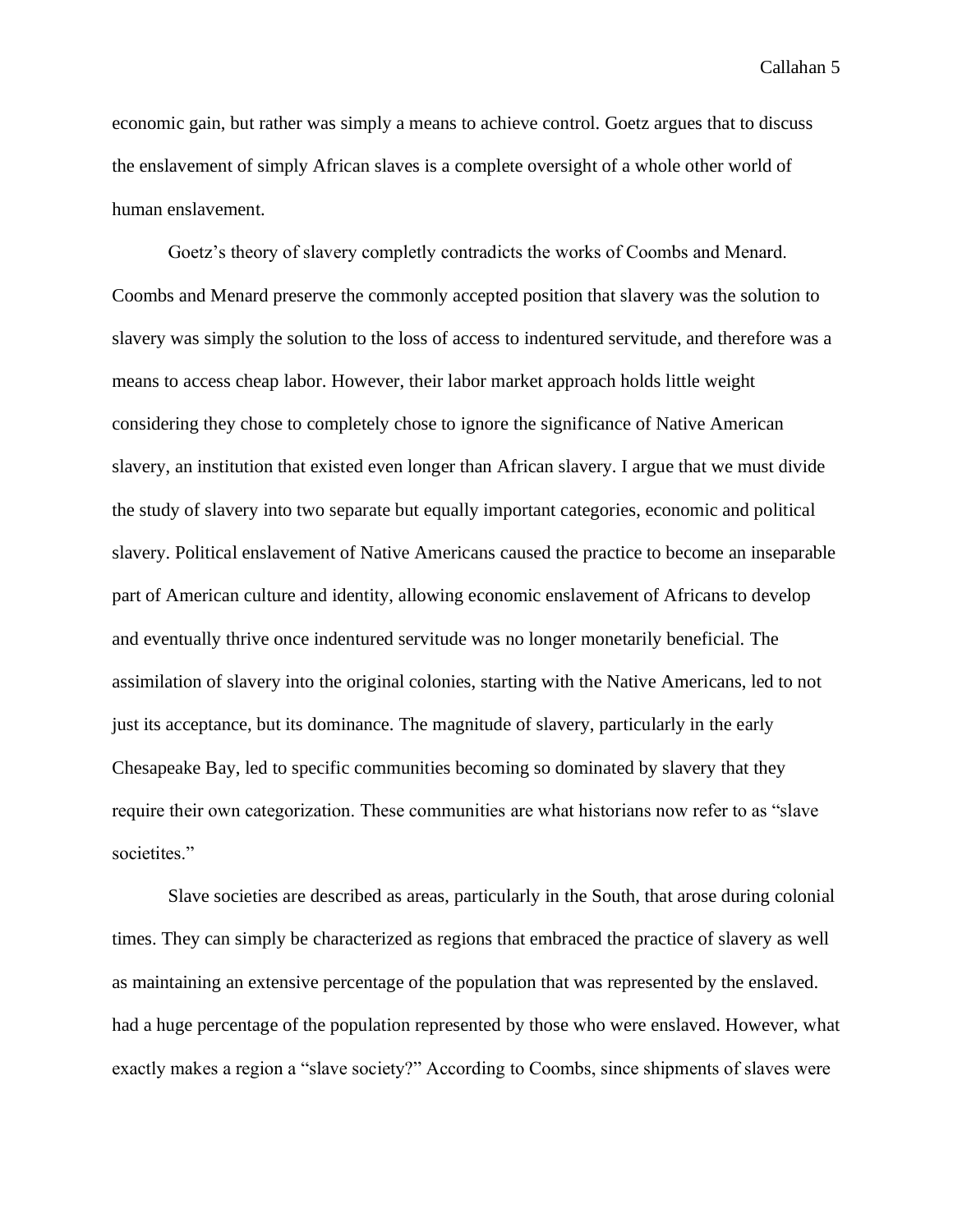dispersed throughout the colonies seemingly at random, a slave society was characterized by the culture of where the Africans were taken to. A slave society is defined by the culture of the Africans in a community, rather than the colonists that enslaved them. In a slave society the distinctive African culture that was created "…extended beyond their own plantations into the surrounding neighborhood."<sup>8</sup> In other words, according to John Coombs, it is a place that had become so dominated by the presence of African slavery that it has its own unique culture which extends past the reaches of one individual plantation to the whole surrounding community. By his definition, a slave taken from one plantation to another while remaining within the same slave society would experience very similar cultural values.

Anthony Parent, a professor of History at Wake Forest University, cooberates Coomb's definition of a slave society. He does so by arguing that the independent nature of living within a slave society encouraged its residents "to think of themselves as autonomous provincials rather than dependant colonials." <sup>9</sup> Slave owners lived in an area that had a distinctive culture to such an extent that they viewed themselves as being a sovereign region, rather than being tied to their colony. Hence, a slave society was an area where slavery was so widespread it had developed not only its own culture amongst those who are oppressed, but also a feeling of independence and soveringly within that specific region.

However, not all historians agree with John Coombs' definition of slave societies. One of the most prominent is fellow labor market theorist Russell Menard. While Coomb's supports the theory that the culture of the enslaved define slave societies, Menard relies soley on statistical data. He argues that a slave society is not necessarily dependant on the culture developed by the

<sup>8</sup> Coombs, *Building "The Machine"*, 135.

<sup>9</sup> Anthony Parent, *Foul Means: The Formation of a Slave Society in Virginia, 1660-1740*. The University of North Carolina Press, 2003.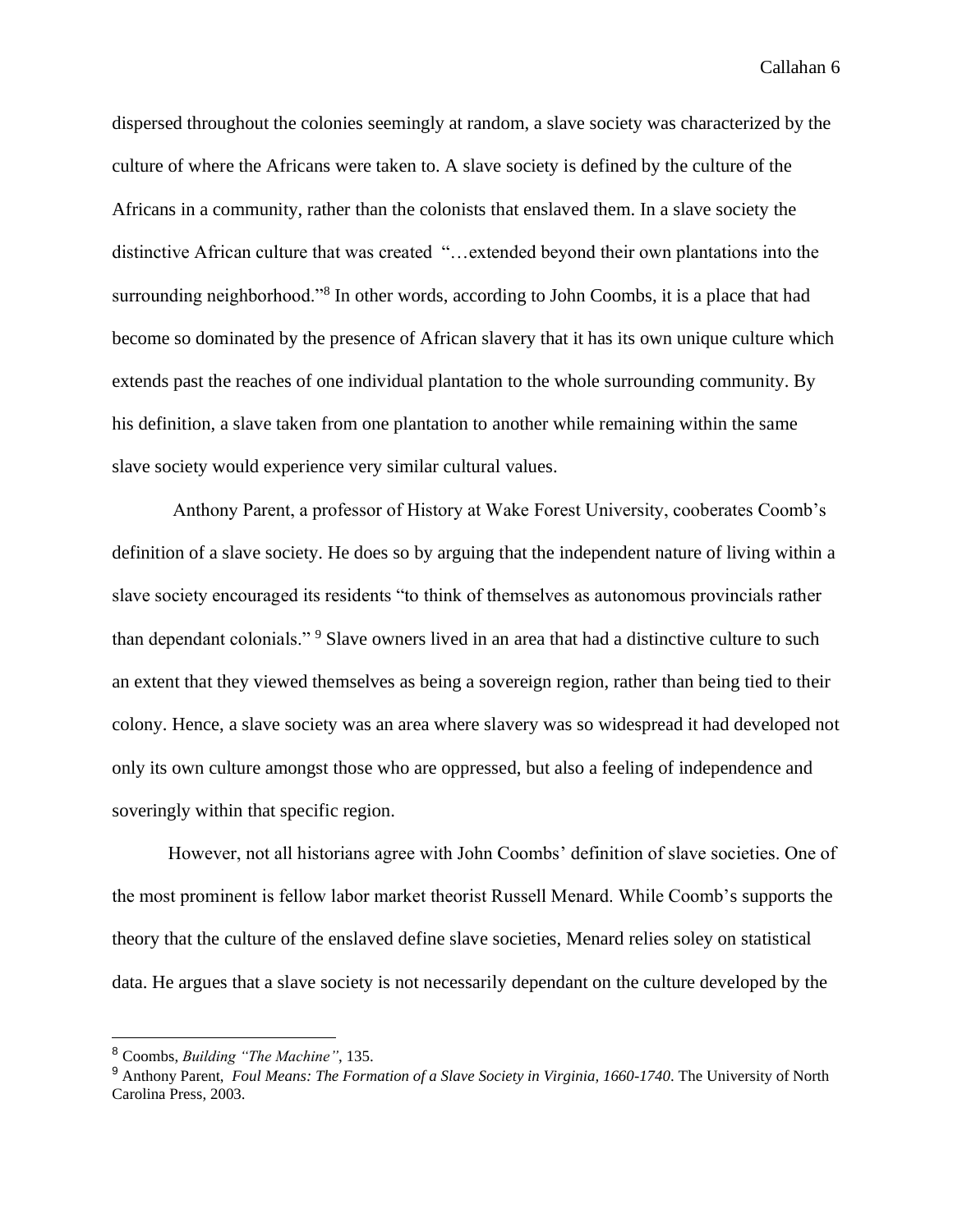slaves that lived within a specific region; rather, the South developed very rapidly from a "…slave-owning society to a society that had become fully defined by slavery – that is, a slave society..." by the early eighteenth century.<sup>10</sup> [7] According to Menard, slave societies can be analyzed as regions that have high percentages of an enslaved population. They are not necessarily reliant on immeasurable factors, which leads them to be a largely subjective concept. Instead, there are specific requirements that must be met when comparing the ratio of slaves to non-slaves in a region to determine if a community qualifies as a slave society.

In order to qualify his approach, Menard focuses specifically on St. Mary's County, Maryland. Based on his data, he contends that slave societies can be broken down into two different categories rather than simply using it as one blanket term. In the first, an "elite slave society," about "...one third of households headed by free men contained slaves, most slave owners were wealthy older men with political influence…" In an elite slave society, slaves generally made up anywhere from ten to twenty five percent of the population.

The second type of slave society was a "popular slave society." Here, more than half of the free households owned slaves and as much as forty percent of the region's population was comprised of slaves. However, the largest factor that primarily sets a popular slave society apart from an elite slave society is that "…young men of middling wealth with no political power…" were generally the prime demographic of slave owners.<sup>11</sup> Popular slave societies exhibited popularity in more rural regions, as a higher percentage of the population untilized slave labor for field work, while elite slave socities used slavery as a symbol of status. Regardless of if a slave society is defined by the culture of those who were enslaved or the statistical patterns of the slave owner, slave societies expanded rapidly throughout the South during the eighteenth

<sup>10</sup> Menard, "Making a Popular Slave Society", 380.

<sup>11</sup> Ibid., 394.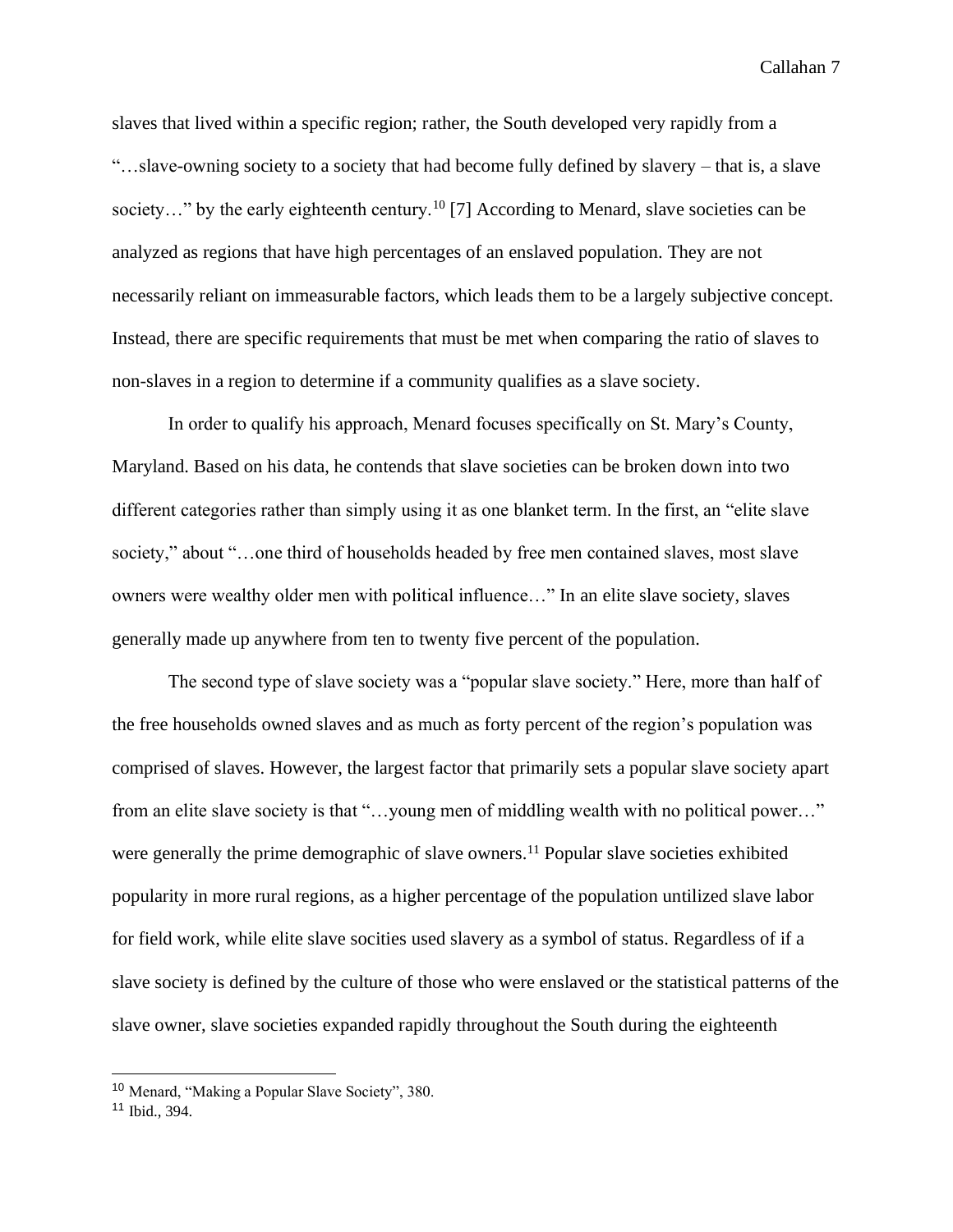century. Before America had even gained its independence, the South had already cemented its legacy as the primary abuser of slavery in the United States.

One of the most infuriating aspects of American history is studying its connection to the bondage of other humans. Slavery was an institution in the United States for two hundred fiftyeight years, and was only abolished one hundred fifty-six years ago. It has unquestionably affected every person who lived during the time period in one way or another, regardless of skin color. Slavery ruined the lives of the tens of millions who were put in chains their entire life, as well as the lives of the hundreds of thousands who died trying to either secede from or hold together a divided nation. All this over slavery. America cannot be defined without its history of enslavement, and it is so interconnected to such an extent that "pre 1900s American history" is almost synonymous with the study of the causes or effects of slavery.

Of course, the story of African slaves does not end in the year 1865. Slavery, whether of Africans or Native Americans, led to the formation of Jim Crowe laws that lasted for one hundred years after slavery was formally abolished by the thirteenth amendment. Slavery was so significant that it is undoubtably one of the most important events to ever transpire in American history. As John Coombs offers, once America had committed to "...the private tyranny of slaveholding, they had little choice but to support the public tyranny of racism."<sup>12</sup> In other words, the adoption of racial enslavement in early American history will forever plague the nation's race relations, as it continues to do today over a hundred and fifty years after the formal end of slavery.

The rise of slavery, beginning with the Native Americans for political purposes and eventually leading to the economic enslavement of Africans, led to slavery being embeded as a

<sup>12</sup> Coombs, *Building "The Machine"*, 250.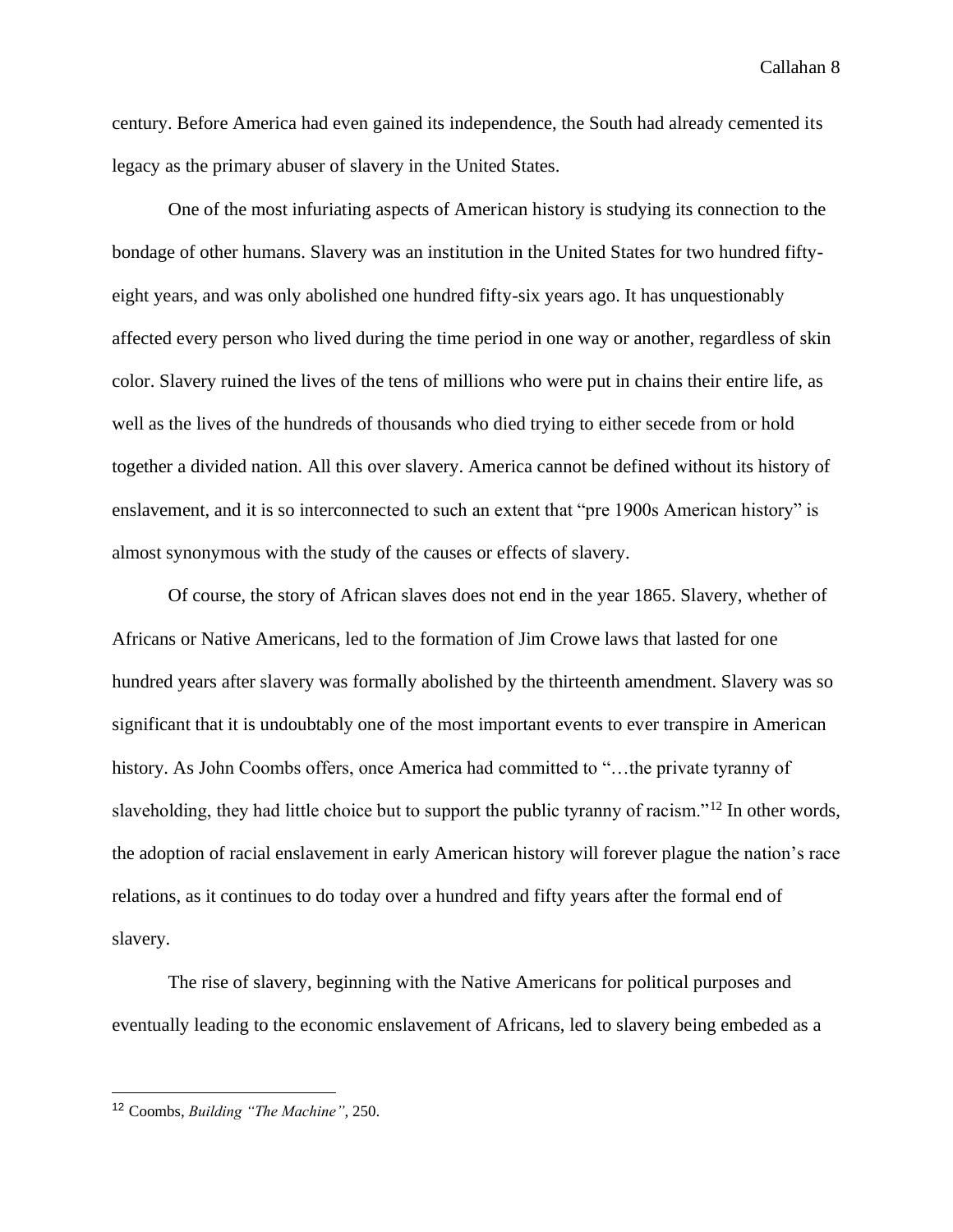fundamentally inseperable aspect of colonial America. The admission of slavery into everyday life direclty led to the rapid expansion of slave societies throughout the South. Even though slavery was undisputibly exploited throughout the original thirteen American colonies, why is it largely viewed as a Southern issue? The South became completely dependant on their slave societies, which simply did not exist to the same extend in the North, and as a result will forever be charged as the primary exploiter of slavery.